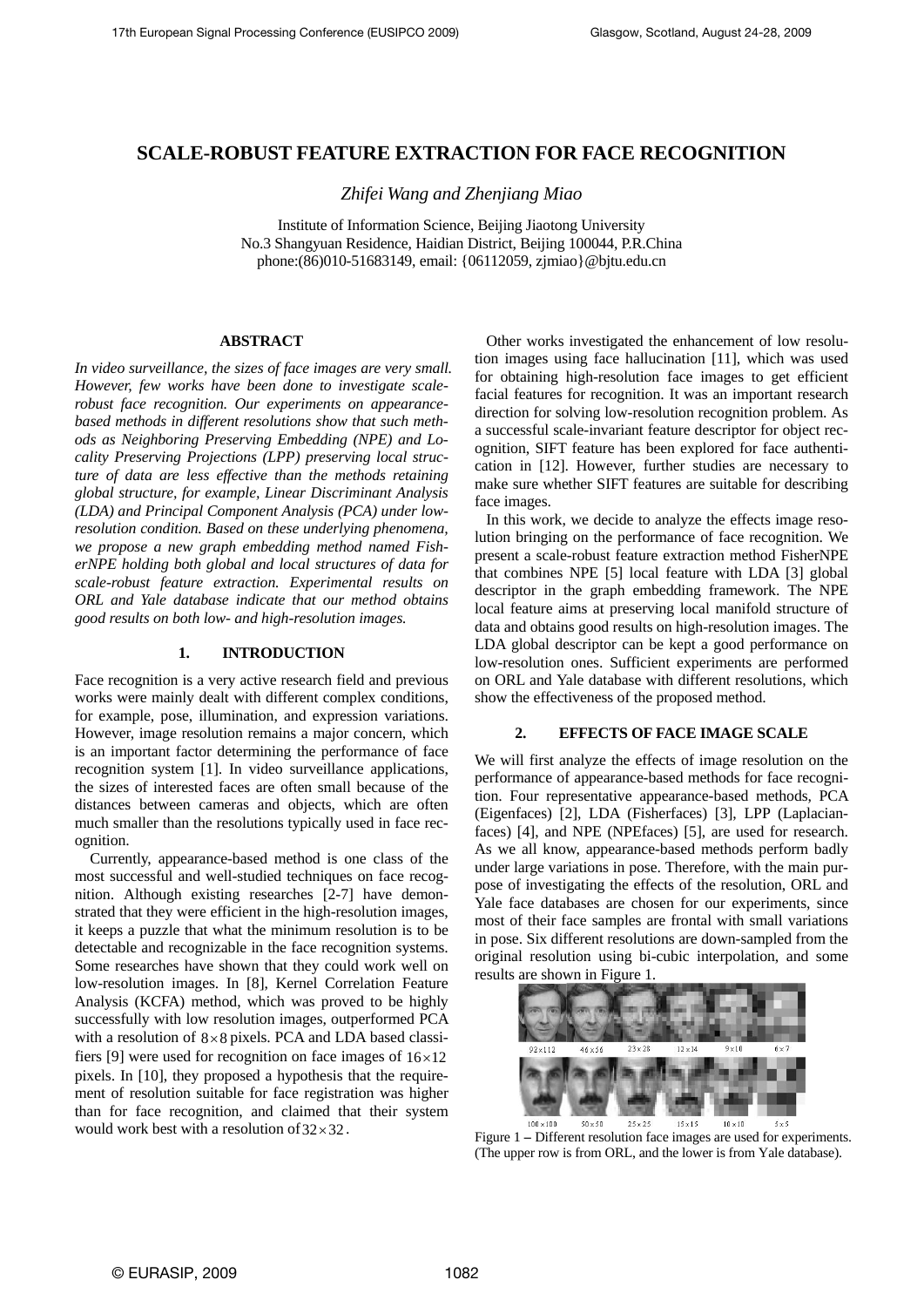We design a group of experiments, which are performed with the same training data with original size and different low resolutions for testing. For each individual,  $m$  (=3, 4, 5) images are randomly selected for training and the rest for testing. In general, recognition rate varies with dimensions of feature vectors and parameters of systems. For given  $m$  (=5), we show the best results with different resolutions obtained by PCA, LDA, LPP and NPE with Nearest Neighbor classifier in Figure 2.



Figure 2 **–** Recognition accuracy versus image resolutions on ORL (top) and Yale (bottom) database with PCA, LDA, LPP, and NPE methods, respectively. X-axis represents for the six resolutions, respectively.

From the curve changing trend shown in Figure 2, we can obtain the following three important conclusions. First, we can observe that the threshold resolution is about  $12\times14$  or  $15 \times 15$ , over the threshold resolution recognition rate remains stable roughly with resolution increasing, while under it recognition rate decreases seriously. The results are similar to the supposition proposed in [9], they proved that the discriminative information for recognition would increase with the resolution increasing and remain changeless when reaching at one certain resolution. Second, with the decreasing resolution LPP and NPE preserving local structure are affected more severely than PCA and LDA retaining global structure. Especially below threshold resolution, the resolution smaller, the effect greater. In [4-5], they pointed out that PCA and LDA aimed to discover global structure of Euclidean space and low-frequency information, while LPP and NPE aimed to discover local structure of face manifold and high-frequency information. However, low-resolution means making low-pass filter on the face image and destroying local

structure of data, namely, high-frequency information. Finally, over threshold resolution, the methods preserving local structure obtain much better performance than global ones. Many works [4-7] have shown that NPE gains higher recognition accuracy than PCA and LDA on high-resolution images in most cases, however, the performance of LPP is no better than LDA's.

Based on the above-mentioned results and analyses, we decide to synthesize the advantages of global and local methods for scale-robust feature extraction. Linear framework of Graph Embedding (LGE) is proposed as

$$
X W X^T a = \lambda X D X^T a \tag{1}
$$

lems  $LGE(W^{LDA}, D^{LDA})$  and  $LGE(W^{NPE}, D^{NPE})$ , respectively. The optimal  $\alpha$  's are the eigenvectors corresponding to the maximum eigenvalue of eigen-problem of Eq.(1). The *W* and are defined to characterize certain statistical or geometric *D* properties of the data set. Detailed explanations were shown in  $[6-7]$ . Different choices of *W* and *D* will lead to some popular linear dimensionality reduction algorithms, which include LDA and NPE. They are the Linear extension of Graph Embedding prob-Therefore, we develop a new LGE method with the combination of LDA and NPE for achieving scale-invariant face recognition.

#### **3. SCALE-ROBUST FEATURE DESCRIPTOR**

Although LDA and NPE have the essential differences, they share some similar properties, for example, they are both linear and supervised dimensionality reduction algorithms. However, NPE can be also performed in unsupervised mode. For these reasons, we build a two-component vector fusing LDA descriptor preserving global structure and NPE descriptor retaining local structure. Thus, our vector is denoted as

$$
F = \begin{bmatrix} (1 - \omega)L \\ \omega N \end{bmatrix}
$$
 (2)

Where  $L$  is the global LDA descriptor,  $N$  is the local NPE vector, and  $\omega$  is the relative weighting factor.

Suppose we have *m* face image with the size of  $h \times w$ . Let  $X = [x_1, x_2, ..., x_m]$  denote their vector representations with  ${x_i}_{i=1}^m \subset \mathbb{R}^n (n = h \times w)$ . The graph embedding approach protion,  $y_i = f(x_i) = a^T x_i$ , i.e. we have  $Y = X^T a$ , the optimal vides the mappings for the graph vertices in the training set and obtain the feature vectors. If we choose a linear funcfeature vectors of LGE can be obtained by the following formula:

$$
a = \arg \max \frac{Y^T W Y}{Y^T D Y} = \arg \max \frac{a^T X W X^T a}{a^T X D X^T a}
$$
 (3)

vertices  $x_i$  and  $x_j$  and  $D_{ii} = \sum_j W_{ji}$ . *D* is a diagonal matrix. Where  $W_{ij}$  denote the weight of the edge joining

 LDA [3] searches for the directions that are efficient for discrimination by maximizing the ratio between the interclass and intraclass scatters. The objective function is as follows: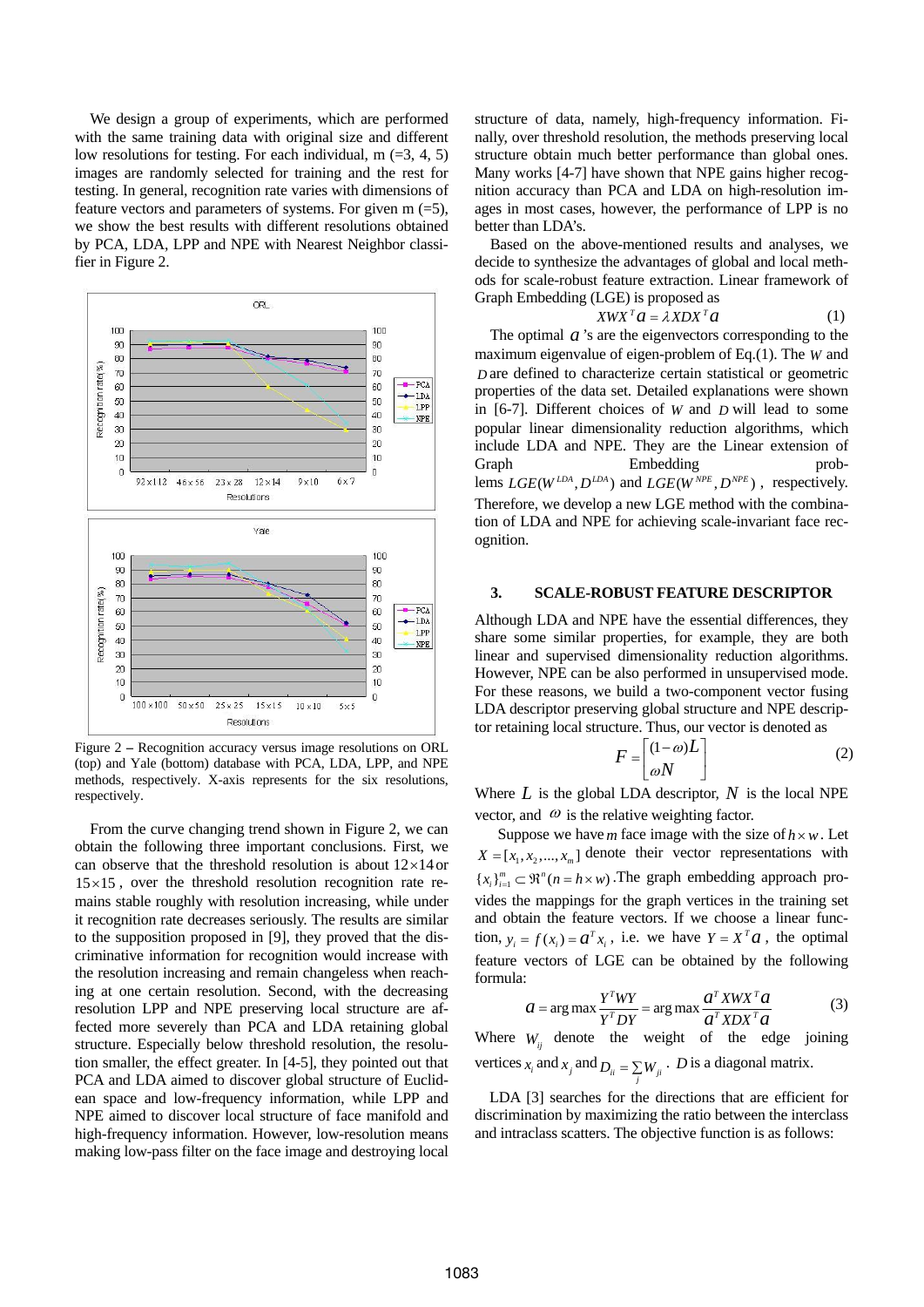$$
L = \arg \max_{L^T S_w L = d} L^T S_B L = \arg \max_{L} \frac{L^T S_B L}{L^T S_w L}
$$
(4)

$$
S_B = \sum_{c=1}^{N} n_c (m^{(c)} - m)(m^{(c)} - m)^T
$$
 (5)

$$
S_{w} = \sum_{c=1}^{N} \left( \sum_{i=1}^{n_{c}} (x_{i}^{(c)} - m^{(c)}) (x_{i}^{(c)} - m^{(c)}) \right)
$$
(6)

Where  $n_c$  is the number of samples in the *c* th class,  $m^{(c)}$  is the average vector of the *c* th class, *m* is the total sample mean vector, and  $\chi_i^{(c)}$  is the *i* th sample in the *c* th class. In the Linear framework of Graph Embedding, [7] define  $W^{LDA}$ as:

$$
W_{ij}^{LDA} = \begin{cases} \frac{1}{n_c}, & \text{if } x_i \text{ and } x_j \text{ are both belong} \\ & \text{to } c-th \text{ class} \\ 0, & \text{otherwise} \end{cases}
$$
(7)

With the defined  $W^{LDA}$ , we can know that  $D^{LDA} = I$ . The global LDA vector  $L$  is corresponding to  $a$  in the LGE framework.

 NPE [5] is a linear approximation to the LLE [13] algorithm. Let *E* denotes the weight matrix with  $E_{ij}$  ( $E_{ij} = 0$ , *if*  $X_i \notin N_k(X_i)$ ,  $N_k(X_i)$  denotes the set of *k* nearest neighbors of  $x_i$ ) the weight of the edge joining vertices  $X_i$  and  $X_i$ , which can be computed by minimizing the following objective function,

$$
\min_{\sum_{j} E_{ij} = 1} \sum_{i} \left\| x_i - \sum_{j} E_{ij} x_j \right\|^2 \tag{8}
$$

That is to say, solving the following generalized eigenvector problem,

$$
XMX^T N = \lambda XX^T N \tag{9}
$$

Where  $M = (I - E)^{T} (I - E)$ *T*  $M = (I - E)^{T} (I - E)$  $=(I - E)^{T} (I -$ 

$$
=I-(E+E^T-E^TE)
$$

Then we can define  $W^{NPE} = E + E^{T} - E^{T}E$ , so the minimizathat  $D^{NPE} = I$ . The local NPE descriptor N is corresponding tion problem is changed into obtaining the vectors corresponding to the largest eigenvalues. It is easy to check to  $\overline{a}$  in the LGE framework.

 According to the above analyses, we can know some common properties between LDA and NPE. In NPE,  $W^{NPE}$  denotes the weights between local data points in a specified neighborhood. Similarly,  $W^{LDA}$  in LDA denotes the averaged weights between intraclass data points. Moreover, we all know that  $D^{NPE} = D^{LDA} = I$ . Therefore, LDA is a particular version of NPE to some extent. There exists large correlations between them. So, we integrate LDA with NPE embedding our scale-robust feature vector (2) into the LGE framework, and define the weight matrix  $W<sup>F</sup>$  and  $D<sup>F</sup>$ , then

$$
XW^{F}X^{T}F = \lambda XDX^{T}F
$$
  
\n
$$
\begin{cases}\nW^{F} = (1 - \omega)W^{LDA} + \omega W^{NPE} \\
D^{F} = I\n\end{cases}
$$
\n(10)

Where  $W^F \in \mathbb{R}^{m \times m}$  and  $D^F \in \mathbb{R}^{m \times m}$ . FisherNPE descriptor  $F$  is corresponding to  $a$  in the LGE framework, which preserves both global and local structure of data to achieve scale-robust feature extraction.

Next, we will discuss about how to set the weighting factor  $\omega$ , which is a function of resolution  $r(r)$  denotes the size of input face image). That is to say,  $\omega$  is different from different resolutions and then we can achieve scale-robust feature extraction. From the three conclusions about the effects of low resolution on the performance we obtain in section 2, there has a threshold resolution  $r_t$ . Below  $r_t$ , the performance degrades obviously. And up  $r_t$ , the performance keeps a constant high level. So we can empirically define  $\omega$  as

$$
\omega = f(r) = \begin{cases} r'_c & \text{if } r \le r_c \\ 0.9 & \text{otherwise} \end{cases}
$$
 (11)

Where  $r<sub>o</sub>$  is the original resolution of sample images. Note that  $r_t$  is a little different due to different databases. The weighting factor  $\omega \in [0, 0.9]$  is an essential parameter in our FisherNPE method which controls the smoothness of feature descriptor. When  $\omega \rightarrow 0$ , FisherNPE will reduce to the LDA(Fisherfaces) methods. When  $\omega \rightarrow 0.9$ , FisherNPE will incline to the NPE(NPEfaces) methods.

#### **4. EXPERIMENTS**

In section 2, we have performed a few experiments on the effects of face image scale and obtained three important conclusions. In this section, we investigate mainly the use of FisherNPE on face analysis and recognition with varying resolutions, and compare it with LDA (Fisherfaces) and NPE (NPEfaces). All the preprocessing steps can be reviewed in section 2. Different resolution face images from ORL and Yale database used for training and testing are showed in Figure 1.

The first experiment for recognition is tested on the ORL (Olivetti Research Laboratory) face database [14]. It consists of a total of 400 face images with a total of 40 persons (10 samples per person). The images are all frontal and slight tilt of the head. We will perform three methods LDA, NPE, and FisherNPE on six different resolutions such as  $92 \times 112$ ,  $46 \times 56$ ,  $23 \times 28$ ,  $12 \times 14$ ,  $9 \times 10$ , and  $6 \times 7$ . For each individual,  $m$  (=3, 4, 5) images with original resolution are randomly selected for training and the rest with different resolutions with bi-cubic interpolation versions are used for testing. For each given  $m$ , the results are averaged over 5 random splits. In general, recognition rates vary with dimensions of the subspace. We select the optimal results from varying dimensions. Figure 3 shows the plot of recognition rates versus different resolutions in LDA, NPE and FisherNPE. The best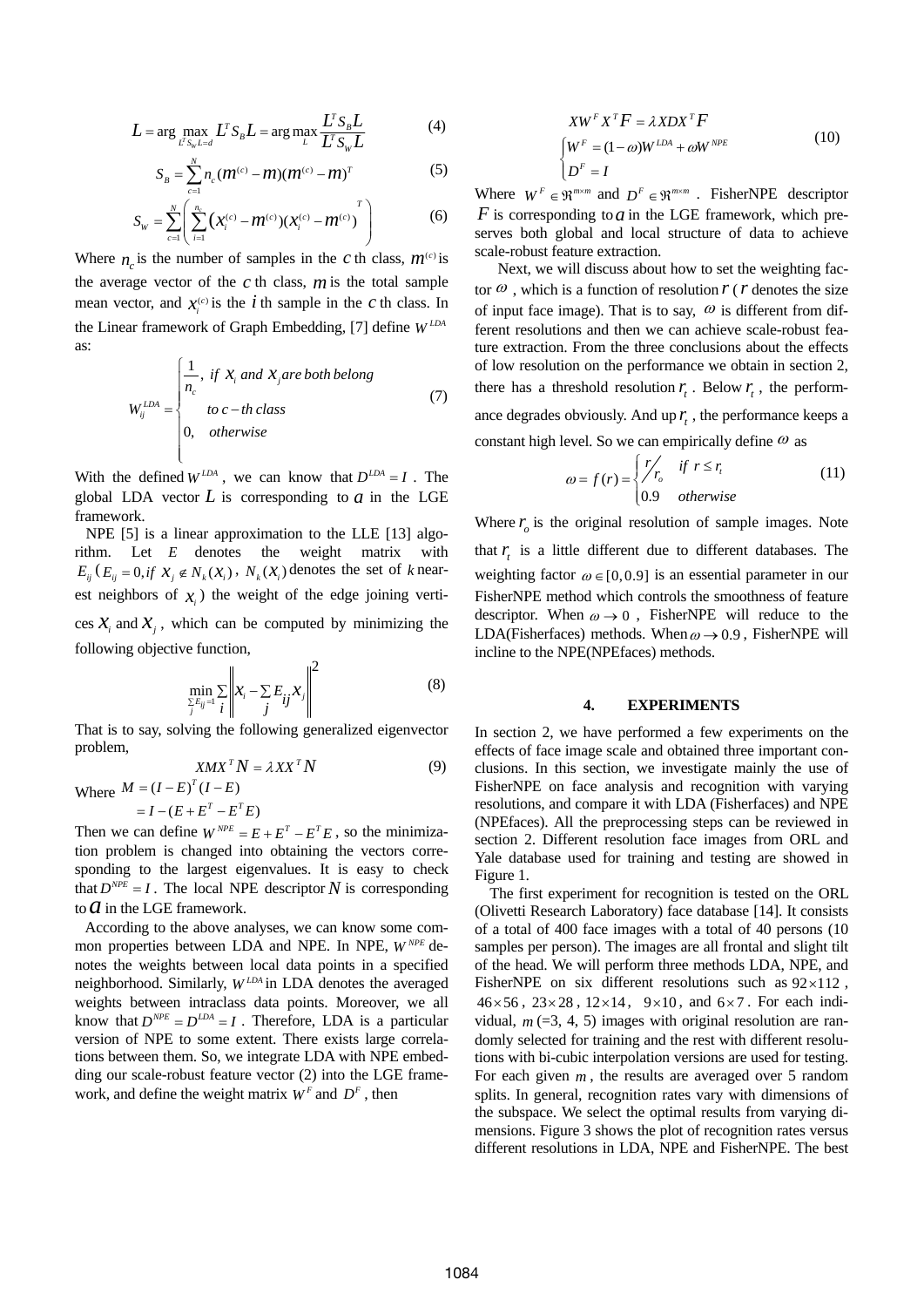results on the resolutions of  $6 \times 7$  and  $9 \times 10$  obtained in the optimal subspace are shown in Table1.

As can be seen, our FisherNPE method gains good results not only on the high-resolution images but also the lowresolution ones. Moreover, FisherNPE outperforms the other two methods across all the resolutions. Note that the good performances are obtained with different numbers of training samples and very low resolutions.



Figure 3 – Recognition rate vs image resolution on ORL database.  $(m=5)$ 

Table 1 – Performance comparison on ORL with the resolutions of  $6 \times 7$  and  $9 \times 10$ 

| $6 \times 7$  | 3 Train         | 4 Train       | 5 Train     |
|---------------|-----------------|---------------|-------------|
| LDA           | 63.2% (79)      | 68.8% (119)   | 73.5% (159) |
| <b>NPF</b>    | 34.6% (30)      | $30.4\%$ (30) | 34.5% (30)  |
| FisherNPE     | $64.3\%$ $(60)$ | $70.8\%$ (59) | 75.6% (70)  |
| $9 \times 10$ | 3 Train         | 4 Train       | 5 Train     |
| LDA           | 69.6% (79)      | 72.9% (119)   | 78.5% (159) |
| <b>NPE</b>    | $57.1\%$ (30)   | 56.7% (30)    | $61\%$ (30) |
| FisherNPE     | $70.4\%$ (60)   | 73.8% (59)    | 80% (70)    |

Similar experiments are applied to the Yale database [15]. It contains 165 gray-scale images of 15 individuals. There are 11 images per subject, one per different facial expression or configuration: center-light, with/without glasses, happy; leftlight, w/no glasses, normal; right-light, sad, sleepy, surprised, and wink. We also perform the three methods on six different resolutions such as  $100 \times 100$ ,  $50 \times 50$ ,  $25 \times 25$ ,  $15 \times 15$ ,  $10 \times 10$ , and  $5 \times 5$ . A random subset with  $m$  (=3, 4, 5) images per individual are taken for the training set. The rest of the database is considered to be the testing set. For each given , the results are averaged over 5 random splits. The ex-*m* perimental process is the same as before. Figure 4 and Table 2 show the recognition results respectively. The same good results as above are obtained. However, the performance of FisherNPE on the Yale is a little poorer than on the ORL, maybe due to the existence of illumination variation on the Yale.

 As we all know, the performances of dimension reduction method vary with dimensions of the subspace. From our experiment results, when using different numbers of samples for training, the dimensions with good results are different. However, the dimensions with fine performance of the same method in different resolutions keep much changeless.



Figure 4 – Recognition rate vs image resolution on Yale database.  $(m=5)$ 

Table 2 – Performance comparison on Yale with the resolutions of  $5 \times 5$  and  $10 \times 10$ 

| $5 \times 5$   | 3 Train       | 4 Train         | 5 Train         |
|----------------|---------------|-----------------|-----------------|
| <b>LDA</b>     | 48.3% (29)    | $52.4\%$ $(44)$ | $52.2\%$ (59)   |
| <b>NPE</b>     | 24.2% (30)    | $30.5\%(25)$    | 32.2% (30)      |
| FisherNPE      | $51.4\%$ (30) | $52.3\%(40)$    | 54.4% (50)      |
| $10 \times 10$ | 3 Train       | 4 Train         | 5 Train         |
| LDA            | 65% (29)      | 69.5% (44)      | $72.2\%$ (59)   |
| <b>NPE</b>     | $52.4\%$ (30) | $56.2\% (25)$   | $62.2\%$ $(30)$ |
| FisherNPE      | 66.7% (30)    | 73.3% (40)      | 75.6% (50)      |

#### **5. CONCLUSIONS AND FUTURE WORK**

In order to try solving low-resolution face recognition, we propose a scale-robust feature extraction method in Linear Graph Embedding framework. We call it as FisherNPE method, which combines LDA with NPE, preserves both local and global structures of data. Experiments on face recognition show that our method can obtain good performances not only on the high-resolution but also low-resolution images. The phenomenon of resolution threshold means that training sets with middle-resolution can be used for face recognition for better performance. However, compared with existing appearance-based methods, the improvement on performance of our method is limit. We have to develop more properties of preserving the structures of lowresolution face images. In the future, we will focus on testing our method on a large amount of face datasets for practical application. Furthermore, we will tackle images with different poses and illumination cases under low-resolution conditions. Other classifiers such as SVM could be considered for improving the performance of FisherNPE. Maybe kernelization and tensorization of our method will be explored for further researches.

#### **6. ACKNOWLEGEMENTS**

This work is supported by National 973 Key Research Program (2006CB303105), Innovative Team Program (IRT0707) of Ministry of Education of P.R.C, and Ph.D. Technology Innovation Fund of Beijing Jiaotong University.